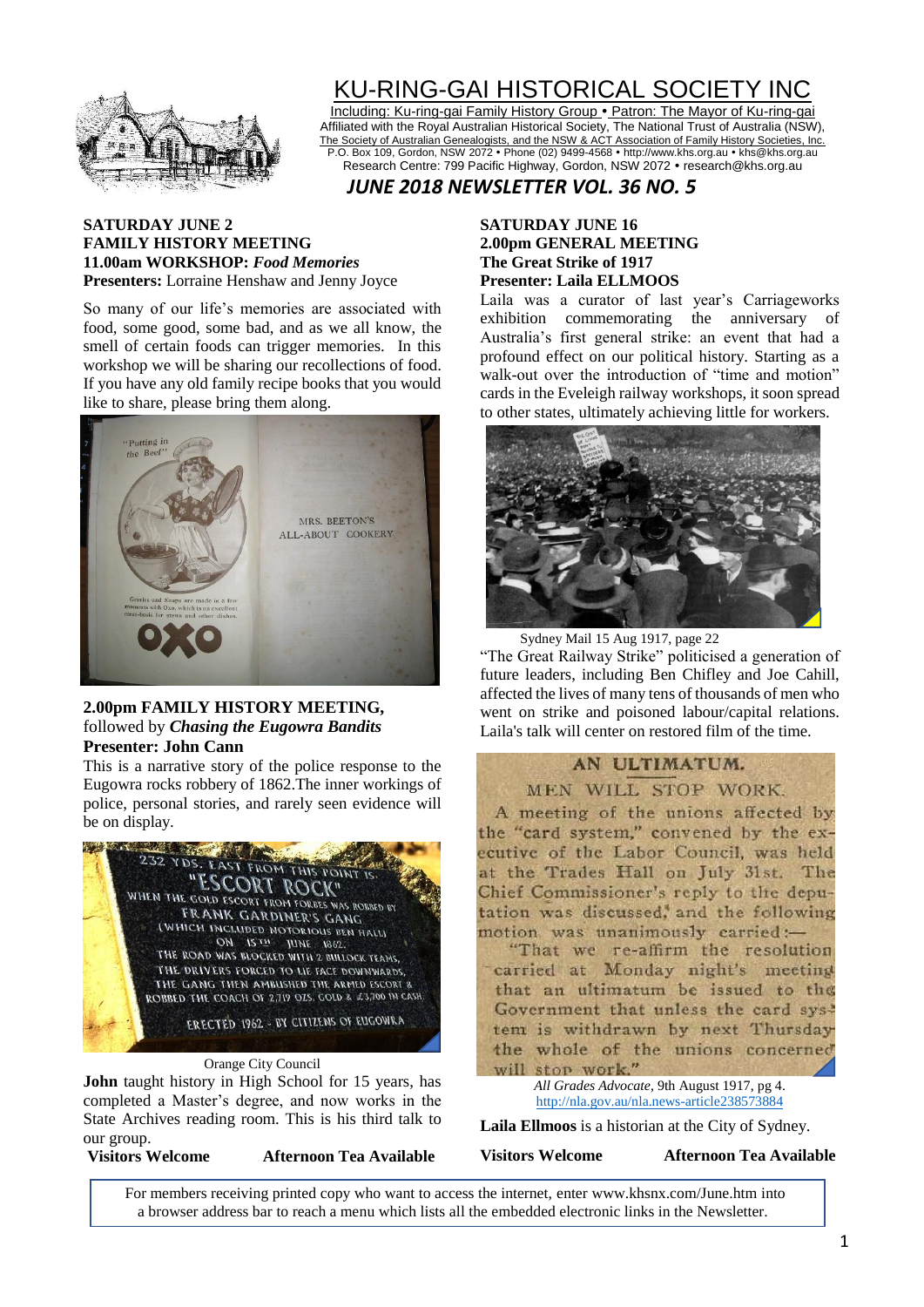#### **KHS VISIT TO ANSTO (Australian Nuclear Science and Technology Organisation),**

Tour 10, scheduled for Tuesday April 17, 2018, was cancelled as a consequence of the massive bushfires raging in the nearby areas of Sandy Point, Alfords Point, Menai and Barden Ridge. Whilst not under direct threat, the facilities of the ANSTO complex including the motel and café, were made available to house and feed many of the visiting firefighters and other emergency workers. Due to a bit of good luck and the excellent work of fire fighters from near and far, no lives or houses were lost. The ANSTO infrastructure, including the OPAL reactor is protected by numerous fire safety systems and some staff remained on site to ensure safety and to maintain the continuation of the important nuclear medicine program etc.

We are currently reorganising our visit for later in the year and we will give those who missed out first preference once a date has been decided.

#### **TOUR IN JULY** Tour 1, Tuesday July 10 **ABC Studios, Ultimo**

Our back stage tour inside the Sydney home of the ABC will be guided by former ABC employees. It is likely to include a visit to one of the two digital television production studios, an on-air radio studio, a news room and control room. Other areas include a look into the makeup room and perhaps the green room. It is common to be able to see some well known ABC public faces at work.

Our tour will start around 9.50 am and will take 90 minutes. We will be split into smaller groups and covered shoes are essential for complete access. Lunch will be in the ABC Café at own cost.



After lunch we hope to be able to pop into the incredible nearby Dr Chau Chak Wing Building, spectacular both inside and out. This is the first Australian building designed by Frank Gehry, one of the world's most celebrated architects, and is a flagship project of the UTS City Campus Master Plan. It has received a 5 star Green Star sustainability rating. (For access to two long links providing details of the building clic[k](http://www.khsnx.com/June.htm) or enter [www.khsnx.com/June.htm](http://www.khsnx.com/June.htm) in a browser.)

Travel by train. Bookings open at the KHS rooms Monday 4th June. COST \$20 for members, \$25 nonmembers. Full details in Tour Guide issued at booking.

#### **GENERAL MEETING APRIL 21** *Lose Amiens, Lose the War. The Battles for Villers-Bretonneux*

Our meeting was attended by over 70 members and visitors, the date being close to exactly 100 years since the battles at Villers-Bretonneux. Colonel (retired) Dave Wilkins gave us a well-prepared, interesting and moving talk on the important events and the heroic and victorious role of Australians a century ago. To read more we will have to wait until volume 4 of "Rallying the Troops" is published later this year.



Villers-Bretonneux memorial

A vote of thanks to Dave by Ray Hollings was endorsed by warm acclamation. Ray also read us a moving poem written to remind us of the loss experienced in war. (Notes: Richard Facer. Photo: Jenny Joyce)

#### **TOUR THIS MONTH - REMINDER**

**Tour 12, Friday June 22 NSW Government House** Our visit to the NSW Government House will be very interesting indeed. Our Tour Guide hopefully will reveal some of the political history as well as the Vice Regal background to the design and uses of the building over time. The current Governor His Excellency General the Hon, David Hurley AC DSC (Ret'd) is the thirty eighth Governor for the State of New South Wales. After lunch at nearby De Capo Café we will have the opportunity to visit the World Press Photographs exhibition at the NSW State Library.

#### **Archbold Estate – Roseville Inc.**

The Archbold Estate – Roseville was set up nineteen years ago to represent the residents of an area in Roseville, bounded by Boundary Street, Marjorie Street, the northern postal border of Roseville, Archbold Road and the railway line (including Roseville Station). Their objectives were:

- •To conserve the historic and aesthetic value of the area
- •To provide a support network for residents to take action on issues affecting them
- •To promote generally the values of the area and encourage a sense of community

Having achieved those objectives, and succeeded in establishing a conservation area in part of Roseville, they have chosen to wind up their group. The Ku-ringgai Historical Society is one of two organisations to which they have chosen to donate their remaining funds. We thank them sincerely for the donation of \$1500. (Notes: Jenny Joyce)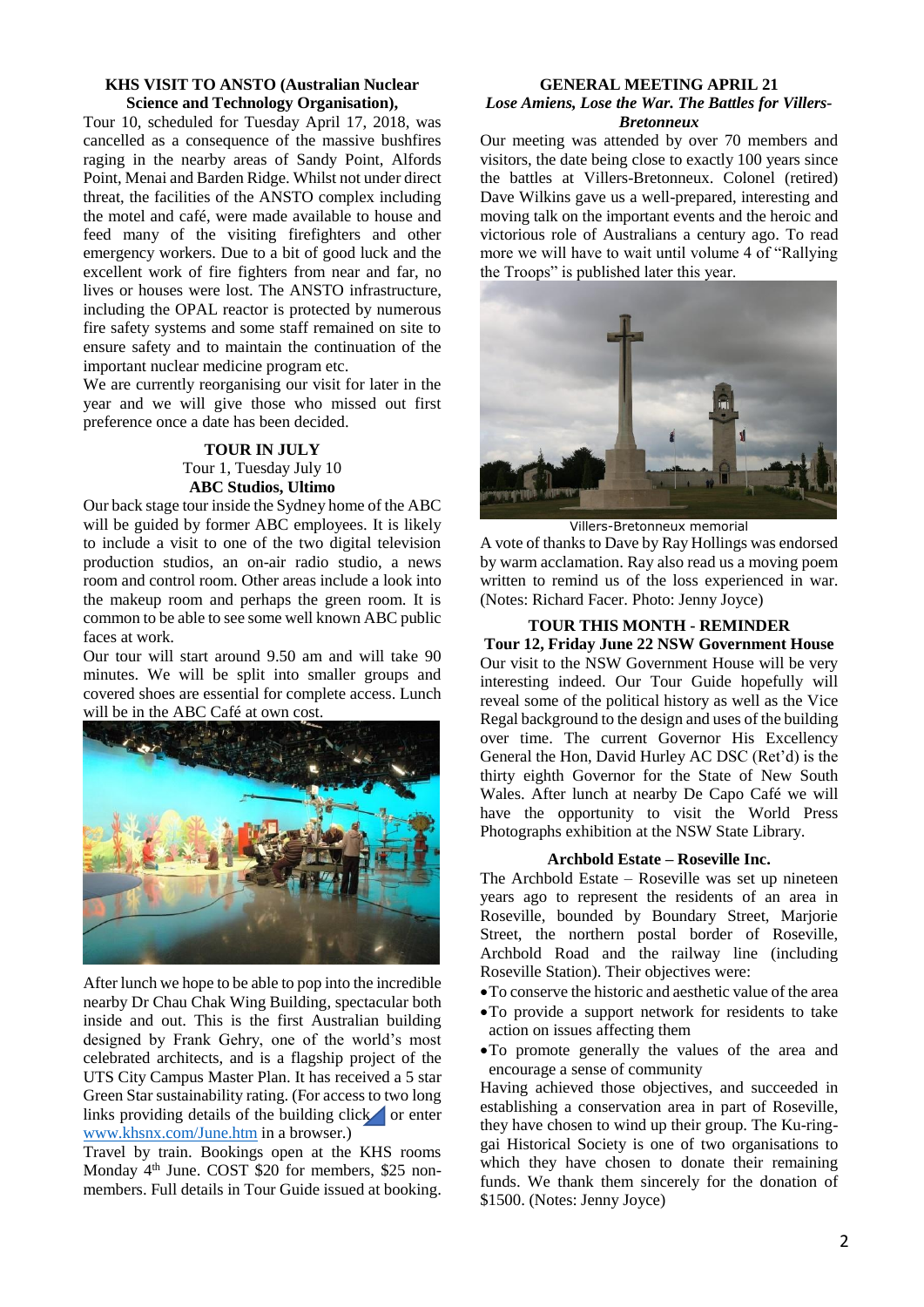#### **CENTENARY CELEBRATIONS – "WALES TO WAHROONGA" - 22nd September 2018**

In the Northern Welsh town of Waunfawr on an overcast, cool night, Australian Prime Minister William Morris Hughes outlined a message for Senatore Guglielmo Marconi to send to Australia by wireless. It was Sunday 22nd September 1918, the Prime Minister having just returned from the battlefields in Europe.

This was to be the first direct wireless message sent from the United Kingdom to Australia and the recipient was Mr Ernest Thomas Fisk who had an experimental wireless station in the attic of "Lucania"; his residence at the corner of Stuart and Cleveland Streets in Wahroonga. Since that historic day, a monument has been erected at the corner of the two streets, unveiled in December 1935, when the former Prime Minister, Mr. 'Billy' Hughes addressed the assembly and Marchese Marconi spoke by wireless from Paris.

On Saturday 22nd September 2018, there will be centenary celebrations at the monument. At 1pm 'The Ku-ring-gai Male Choir' will sing the Welsh and Australian anthems and at 1.15pm the original Morse code message will be heard by all present and a Morsecodian will decipher the message which will then be read to the gathering, including Fisk family members, Politicians, local Councillors, Ku-ring-gai residents, wireless enthusiasts and historians.

At 1.30pm the assembly will move to St Andrew's church hall across Cleveland Street where further celebrations will take place. There will be many displays including old and new wireless equipment, radio stations operated by "Hornsby and District Amateur Radio Club" with a special callsign for the occasion and official stamps to commemorate the day as well as refreshments. These displays will be open from 11am to 4pm in the church hall and are free for everyone to attend.



To assist with the celebrations at the monument and the church hall there will be road closures in the area. Car parking will be available in nearby streets.

#### **We hope to see you all there on Saturday 22nd September.** (For further information contact Jo Harris OAM or

Geoff Little from the Wireless Centenary Committee.)

#### **VALE DOUGLAS KEITH MILNE**

*Our longest serving Treasurer, and Life Member*

Some of our members recently attended a 'Celebration of the Life' to mark the passing of Dr Doug Milne on 19 April 2018. Present were many of his extensive family, and very many friends and colleagues with whom he had shared a range of



interests pursued through almost 87 years.

Doug joined our Society in 1996 and became treasurer in 1997, serving under five presidents before retiring from the position in 2012. He also contributed research articles to *The Historian*, gave talks, chaired meetings, and led walks. Doug was made a Life Member on 12 April 2014 in recognition of his contribution to KHS. Known by some as the quiet bearded fellow who dropped in to the Rooms to check his file, the petty cash and Receipt book, Doug led a busy life with an extraordinary variety of interests.

As a teenager Doug moved with his family from Goulburn to Mosman. He became a keen sailor, which led to four early Sydney to Hobart races at a young age. Over time he scaled back to a 38-foot catamaran on Lake Macquarie with his son.

He pursued a scholarship to the Sydney Conservatorium in parallel with apprenticeship to the electrical trade. An electrical engineering diploma from Sydney Technical College led to employment with the CSIRO Radiophysics Laboratory as electronics technician, whence he rose to Senior Principal Research Scientist, acquiring along the way degrees in physics and mathematics (UNSW); astrophysics (ANU) and the rare Doctor of Science UNSW) for his pioneering work on supernovae. Post retirement in 1995 he continued as Honorary CSIRO Fellow at the Australia Telescope National Facility for ten years. He became an Honorary Fellow of the Astronomical Society of Australia, of which he was Treasurer for 20 years, and a life member of the International Astronomical Union. He published books, and many scientific papers.

Doug had served as President of the Upper North Region of the University of the Third Age (U3A); been a member of the U3A central committee, and a teacher of science courses in their program. He was a keen Probus participant, bushwalker, and family man: truly a scholar, and a gentleman. (Notes: Helen Whitsed) Based on a Newsletter Profile of June 2007, revisited in *KHS: the first 50 years 1963-2013* publ. KHS inc 2013

#### **WELCOME NEW MEMBERS**

Christopher CLARK from Wahroonga Peter VAIL from Asquith Gerry & Gerda COHEN from North Turramurra Maria SANTARELLI from Pymble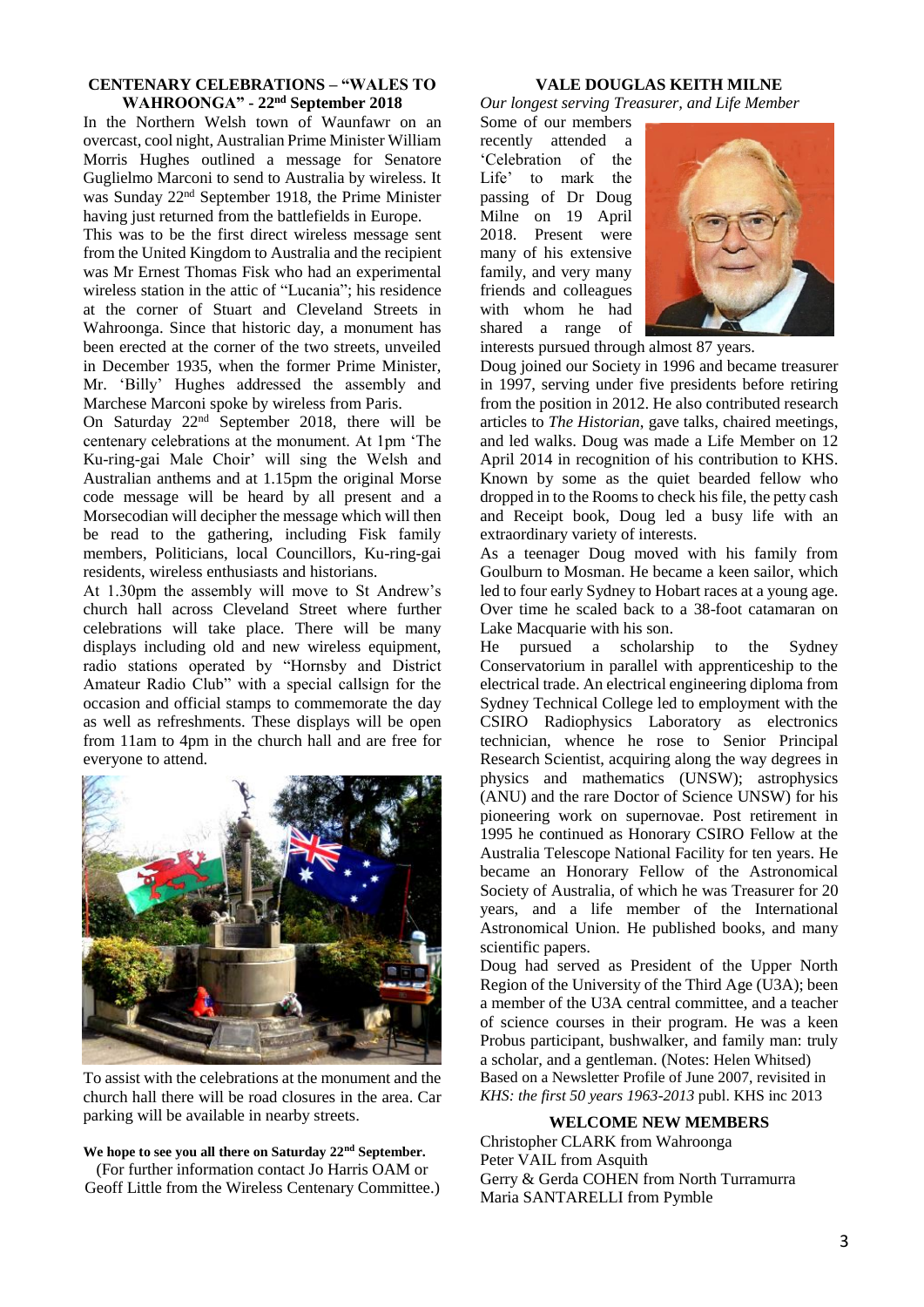#### **TREASURER'S REPORT**

Our income for April amounted to \$1,624. This income was made up of 5 new members' fees, sales of our published books, our popular tours and a donation from Archbold Estate - Roseville. Our expenses for the month amounted to \$1,202. Happily we were able to carry forward a surplus of \$422 for April, and a net surplus of \$8,868 to cover administrative costs for the rest of the year.

### **FUTURE TOUR DATES**

**July,** Tuesday 10, Tour 1 ABC Studios, Ultimo. Bookings open June 4 **July,** Thursday 26, "Christmas in July" luncheon Magpies Club Waitara. **July,** Monday 30, Ku-ring-gai Mystery Tour **August,** Thursday 23, Tour 2 Macquarie University, Bookings open July 2 **September,** No tour. See activity on page 3

#### **"CHRISTMAS IN JULY" LUNCHEON.**

All members and friends are invited to share in our KHS 'Christmas in July and get Together'

Where: Magpies Club – opposite Waitara Railway Station in Alexander Pde. Parking available

When: Thursday 26<sup>th</sup> July Noon for 12.30pm.

Cost:  $$ 40 - (pay on entry)$  Includes an excellent two course meal and drinks in a very comfortable room at the well appointed Waitara Club.

RSVP Commencing Monday July 2<sup>nd</sup> and closing Thursday Jul 19th.

Contac[t Yreeve@optusnet.com.au](mailto:Yreeve@optusnet.com.au) or 0414 249 737

Please note that we need to provide our numbers prior to the event so if you cannot attend at the last moment etc we would ask you to arrange for someone to take your place if at all possible. Thank You

#### **WHO WAS THIS? MAY 2018 Annie Forsyth WYATT (1886-1961)**

Annie Wyatt was a resident of Gordon and later St Ives, she was a lecturer and writer, conservationist and historian, and instrumental in forming the Tree Lovers' Civic League, possibly the first conservation movement of its kind in Australia. She worked with a small group of residents to preserve an area of bushland that became known as the Dalrymple Hay State Forest. The Annie Forsyth Wyatt Garden in Henry Street, Gordon close to the station was named in her honour. The most lasting memorial to her work is the formation, in 1945, of the National Trust of Australia (NSW), the first National Trust in Australia, and the third in the world. She was awarded the OBE in 1960 for 'historic preservation and conservation'.



Plaque at "Annie Forsyth Wyatt" Garden, located adjacent the Gordon Bus Interchange

Sources: Originally published in *Focus on Ku-ring-gai* 1996 by the Ku-ring-gai Historical Society Inc. Further reading: *Australian Dictionary of Biography, Women of Ku-ring-gai* 1999 by the Ku-ring-gai Historical Society Inc.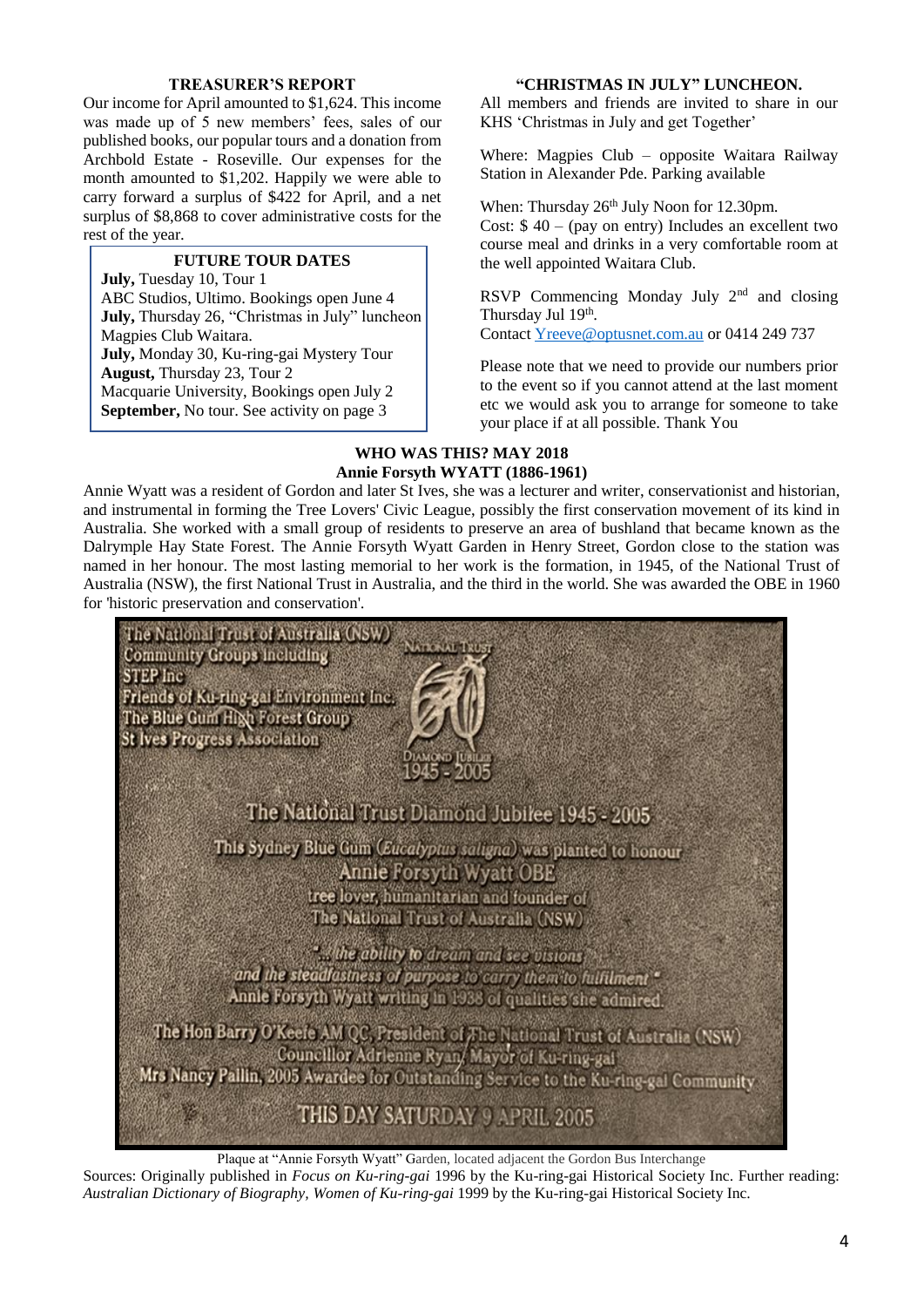#### **FAMILY HISTORY MEETINGS MAY 5 Saturday 11.00amWORKSHOP:**

Yvette Reeve welcomed the 24 members present at the morning workshop. Jenny Joyce demonstrated The Family Search Family Tree genealogy programme. It is a free site, open to all, run by The Church of Jesus Christ of Latter-day Saints (the Mormons). Jenny started a new tree for one of our members to show how the site works. She also showed us some fun things to do on the site. Did you know that Jenny is related to Vincent Price, or so the site says? A lot of the members present are already using the site and discussions ensued about their experiences with the site. It was a really fun workshop!

#### **2.00pm meeting**

Yvette Reeve welcomed the 29 members present. Unfortunately, there were no visitors. Yvette reminded the meeting that bookings are now open for the NSW & ACT Family History Conference to be held in Batemans Bay 14-16 September 2018, and that the bookmarks are available for our hosting of the conference to be held on 11-13 October 2019 at Knox Grammar School Wahroonga. Members were asked to take some of the bookmarks and distribute them to help advertise the conference. Yvette then spoke on upcoming tours.

Our presenter was Wendy Bull speaking on Celebrant Ceremonies – Namings, Marriage Vow Renewals and Commitments. Lots of laughs as Wendy shared with us some of the more memorable stories of her 20 years as a marriage celebrant.

Morrison Hammond proposed the vote of thanks to Wendy for a very interesting and enjoyable talk.

The raffle first prize book was won by Russ Newcombe and the second by Evelyn Wyatt.

The meeting finished with afternoon tea.

#### **STATE ARCHIVES & RECORDS - Kingswood RESEARCH VISIT Tour 13**

This visit is being arranged as a service to members of KHS to assist them with their research. If you do not already have a Readers Ticket you will need to request one which will be available for collection on arrival. You may request up to four items to be available as soon as we reach Kingswood. Then you may request more items as you need them. Prior to this trip it is recommended that you browse the webpage [https://www.records.nsw.gov.au](https://www.records.nsw.gov.au/) to see what records are available at the centre. The free webinars will assist you to maximise the benefits of your day and you can phone the archivists for advice (02) 9673 1788 as to the type of information you require. The staff at the State Archives are always very helpful indeed and visits to this resource are always very fruitful.

DATE: Thursday June 28.

Bookings open Monday June 4

Meet at: 8.45 am at Bannockburn Oval Bannockburn

Road Pymble. Return: About 4.00pm

COST: \$30 member, includes a picnic lunch

#### **A HISTORY OF KU-RING-GAI IN RALLYING THE TROOPS. Review by Hanna Moore , Sydney Observer, [KamdhaMedia](https://www.sydneyobserver.com/author/jenna/) | Apr 19, 2018**

Members of the Ku-ring-gai Historical Society (KHS) will soon be drawing to a close a massive research undertaking to celebrate all the Ku-ring-gai WWI service men and women through a factual yet personable collection of four books on wartime history.

#### Volume I – *The Trumpet Calls*

"We wanted to tell the story of each and every one of those service men and women who had connections with Ku-ring-gai in a short biography of each, plus chapters about Ku-ring-gai, chapters about the war itself, and how Ku-ring-gai people were involved," Dave Wilkins, co-author of the series explains. "It started off as an idea to do a book, and then as the research got deeper and deeper we realised there was something like 1300 names throughout the nine suburbs of Ku-ring-gai, and there were still many people who were left off. We ended up with 1800 names"

Spanning three volumes as of September 2017, the series offers an in-depth look into the impact of the first world war on those with roots in Ku-ring-gai. Similar in structure, each volume provides an insight coinciding with a specific theme. For example, the latest issue (Volume III) provides insight into the medical perspective, with chapters on information about hospitals and evacuations to the role of nurses, interspersed with a portion of the biographies of the 1800 names discovered

#### Volume II – *Enlist Now – Forward to Victory*

Dave recalls a number of reasons as to why the names may have been left out of a traditional memorial, ranging in anything from simply not knowing the memorials were being inscribed to the reality that the sheer tragedy of loss during war made reliving it in any form simply too painful. Coming from a military background himself as a former Colonel, Dave has been able to sympathise with this notion and provide key insight into ensuring the series is as factual as possible. "I am very aware of the bond that is created amongst soldiers, and very much understand what soldiers and their families go through. "With my military background I advise on aspects on the military and terminology and the tactics, which the average civilian wouldn't know."

The fourth instalment will ultimately conclude the series and the team of KHS members are aiming to complete the final volume in time for the centenary of Armistice this November.

#### Volume III – *Will you Help?*

"We thought given all of the memorials throughout Kuring-gai, we just wanted to commemorate all the service men and women from Ku-ring-gai with more than just a name on a board or a piece of stone. "We wanted to tell the story of each and every one of those service [men](http://www.khsnx.com/June-RTTReview.htm)  and women who had connections with Ku-ring-gai."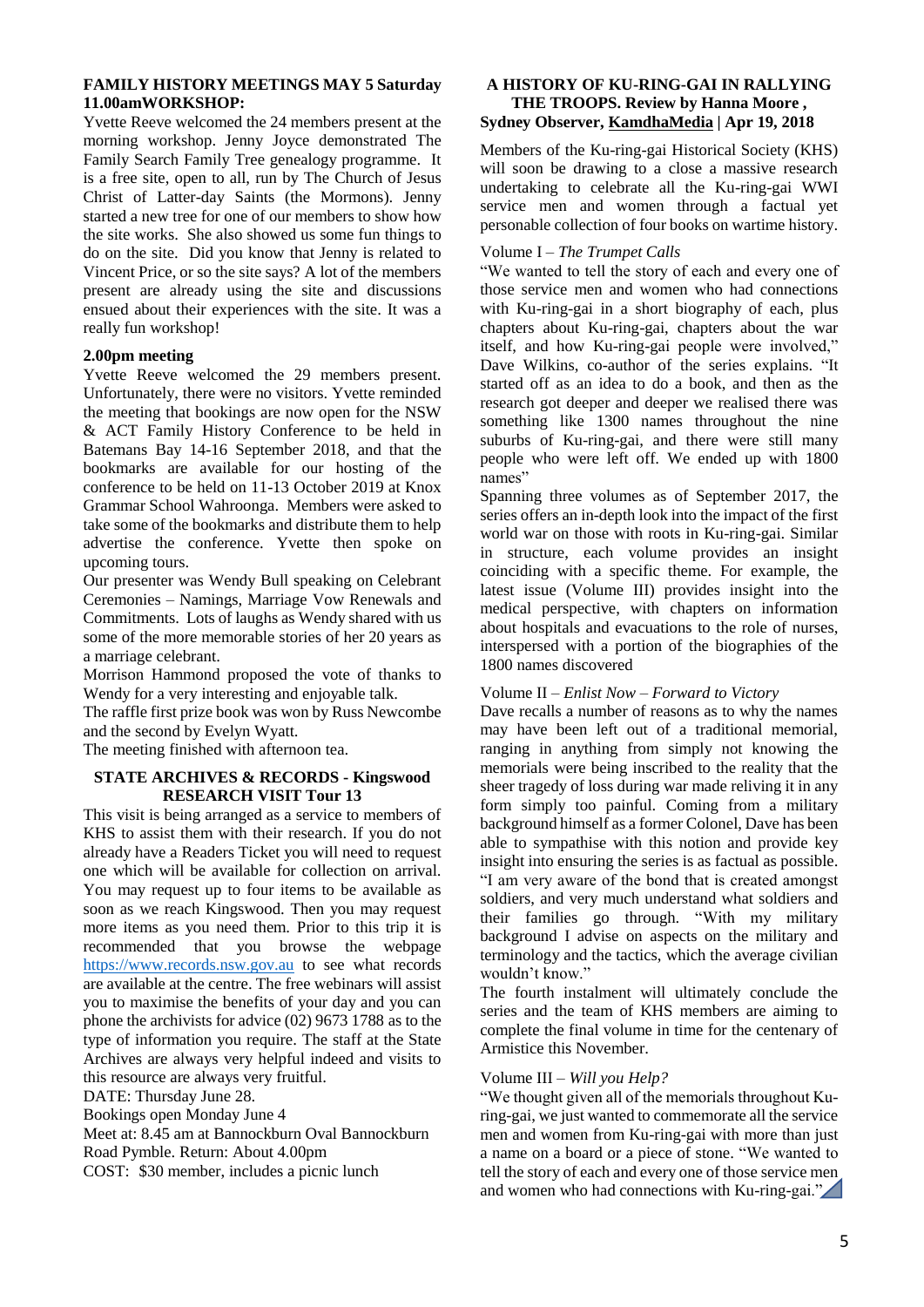#### **HISTORICAL MOMENTS 1788 SYDNEY COVE, 1788**

In the April 2018 Newsletter, Richard Facer provided a review of the book 'Sydney Cove, 1788' by John Cobley. I was so intrigued by Richard's description that I immediately bought a copy, and spent days devouring the contents. This book is unique. Where else might one find a day-to-day record of the initial settlement of a colony in a new land? All First Fleet descendants should buy a copy to see how their relatives participated and fared in the establishment of the penal colony and the town around it that marked the birth of our country.

Those descendants and many more of us beyond should be thankful that the First Fleet arrived when it did. Seven days later and we might all be speaking French today, for on January 24, 1788, two French ships, the L'Astrolabe and La Boussole, under the command of Monsieur de La Pérouse, arrived unexpectedly at Botany Bay. Both parties were incredibly surprised at the remarkable coincidence of each other's presence, thousands of miles from their respective European ports. The French stayed for about 7 weeks, leaving March 10<sup>th</sup>.

The diaries, notes, and letters summarised in Cobley's book include mention of over 760 individuals by name, including convicts, sailors, marines, and administrators. On January 26, 1788 over 1,300 officials, ships' crews, marines and families, and convicts, arrived in Port Jackson. By January 1, 1789, nearly a year later, 56 people had died from disease, accidents, or fights, 4 had been killed by natives, 5 had been executed, and 14 had gone missing. Nearly 30 births of first generation Australians occurred. Several convicts escaped, traveling overland to Botany Bay, seeking a ride back to Europe with the French, who denied them passage and sent them back to Sydney.



Out of copyright: Mitchell Library, State Library of New South Wales.

Sydney was no easy place to live. During the first year, 120 convicts were hospitalised or too weak to work due to scurvy. More than 25 marines suffered from the same disease. The first letter from a female convict gave an unofficial view of many aspects of the situation 10 months after arrival, "the inconveniences...suffered for want of shelter, bedding etc., are not to be imagined…" "huts windows they have none, as from the Governor's

#### **SYDNEY COVE, 1788 (cont'd)**

house…no glass could be spared". Notwithstanding all our presents, the savages still continue to do us all the injury they can" "As for the distresses of the women, they are past description, as they are deprived of tea and other things,…and they are all totally unprovided with clothes" "everyone is so taken up with their own misfortunes that they have no pity to bestow upon others." Not a happy place.

The diaries and letters of officials provide testimony to the problems faced, many due to the inadequacy of thorough planning by English authorities and to poor leadership locally. The writings suggest that Governor Phillip was more intrigued with understanding the natives than administering the development of the colony. He spent much time personally exploring the coves, rivers and back waters of Sydney's environs looking for good sources of fresh water and potentially arable land. To his credit, he tried hard to make friends with the local aborigines, emphasising restraint in exploring relations with them, even though they often threw spears immediately on encountering the British invaders. Unfortunately, Phillip didn't appear to have good communication with his staff over plans, roles, and functions, especially with his Lieutenant-Governor and Officer Commanding Marines, the very officious and curmudgeonly Major Ross.

Sydney harbour was bountiful with fish, which fed both black and white residents and became a common source for interaction between the two communities. The aborigines showed a marked ability to mimic English speech but the reverse was not true. Both male and female natives loved the baubles, cloths and other trivial trinkets the officers offered them, but were afraid of the marines' muskets once their power was evident in killing birds and animals.

Initial estimates suggested some 1500 natives lived around the harbour and a short way inland. The soldiers were fascinated by the natives' lack of permanent dwellings, the men's form of fighting, and the design and sea-worthiness of their simple bark canoes. They found the women universally ugly, noting how the small finger on one hand was amputated past the second joint, and how their naked bodies were smeared with fish oil and covered in soot from their fires. In general, the women seemed wary of the strangers, and looked to their tribesmen for leadership. Only once did an old female exhibit herself indecently. Obversely, the males of the clans were much amused with the uniforms of the marines and officials, indicating their puzzlement at what sex would be revealed beneath them. They did enjoy being shaved however, and treasured hatchets.

At times the natives made it clear they were not pleased with the trees being felled, acreage being cleared, and vegetables being planted as the colonists usurped the right to their lands. Plants and animals were often stolen in retribution, and convict overseers were often targets for spears, although pointing a gun or shovel at the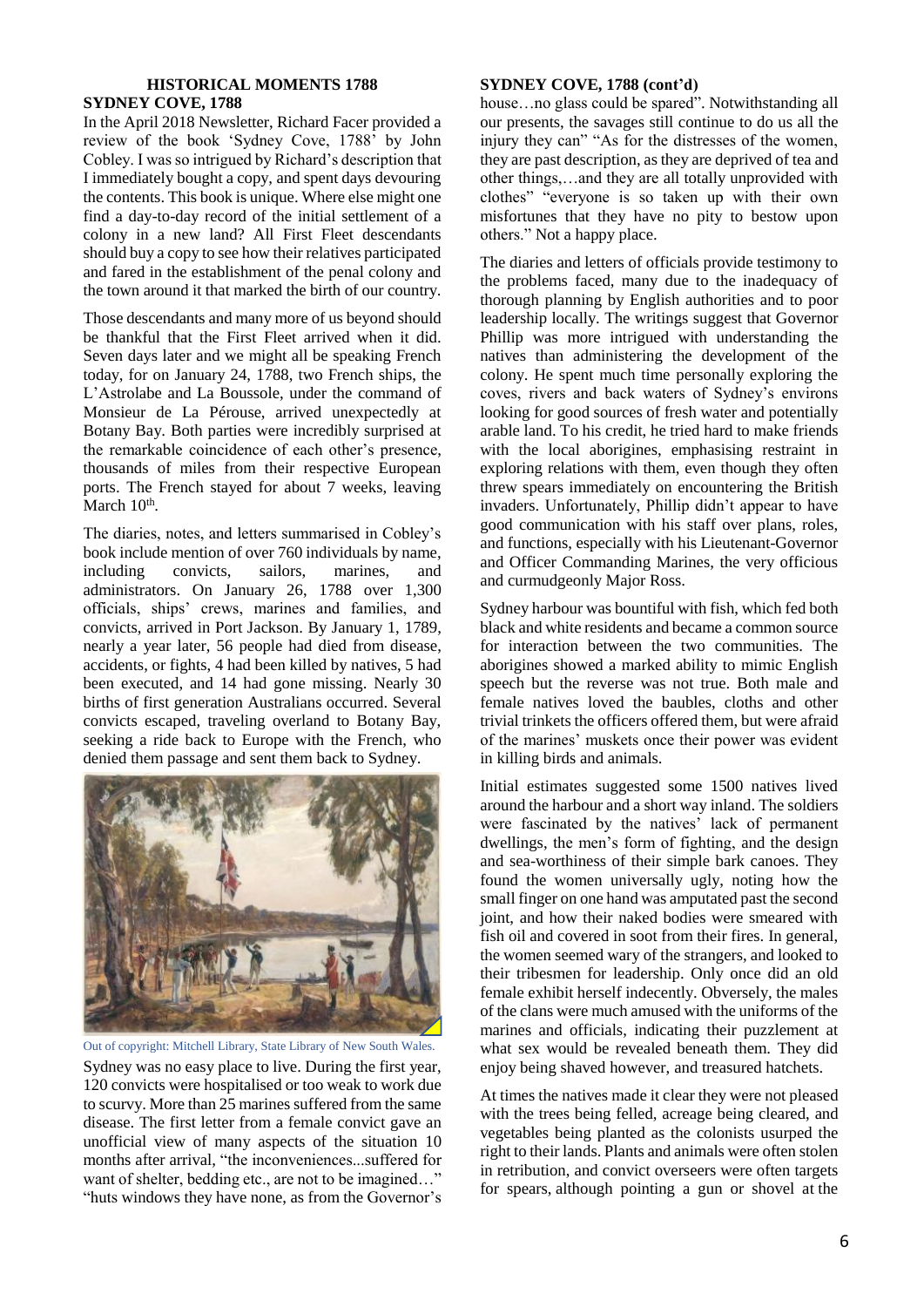#### S**YDNEY COVE, 1778 (cont'd)**

perpetrators always scared them away. Convicts killed by natives were either speared or, if young, had their heads bashed in. It was as late as October before Phillip approved firing at a group of natives after they killed a convict. And it was December 30 before the Brits captured a male, anchored him by rope to a marine and forced him to dine and sleep in European custom.

Issues with natives were one thing. The more demanding problem facing administrators however was looking after the 736 prisoners who came ashore. 568 male, and 204 female convicts and their children, embarked on the trip from Portsmouth on May 13, 1787. 36 died during the 8 months at sea. One local management priority was setting up legal arrangements involving a court for Criminal Jurisdiction, Courts martial, a Magistrate's court, and Justices of the Peace. The diaries John Cobley examined laboriously recorded the crimes, judgements and penalties day after day after day. More notes were written on court proceedings than on the progress of timber cutting, the creation of gardens and animal farms, and the erection of tents and buildings for hospitals and officer housing. Penal colony control needs came first, building a town around the colony was secondary.

An issue recognised early was that there were not enough officers and marines to manage the hundreds of convicts once they were on dry land and free of the restrictive confines of a ship's deck and hull. When approached by the administrators for help, the marines claimed their jobs were those of soldiers, not guardians. There was also reluctance on the part of many officers to serve as members of the courts. The recourse was to appoint selected convicts as overseers of other convicts, creating extra dissatisfaction with the management of convicts' welfare. The overseers found it difficult to force other convicts to work, so productivity and efficiency suffered badly.

Officers had other gripes as well in the beginning, for they perceived that penalties for crimes committed locally were far more lenient for convicts than for seamen and guards. As the year progressed and convicts became more unruly, punishments became harsher. 25 lashes for 'improper words' to an officer, 50 lashes for gambling with playing cards, and 500 lashes for stealing consistently  $-400$  lashes to the back and 100 to the backside. In one case persistent stealing resulted in a hanging. A surprising revelation in John Cobley's findings is the number of women who got seriously drunk, and how their sentences varied – as lenient as making pegs for a month to public humiliation. Women offenders who stole could be stripped, and dragged through the village tied to a cart.

Some convicts realised early on that married couples were treated with greater respect and granted better privileges than single persons. In the first 10 weeks of settlement, an amazing 36 marriages were performed. Among the hardships however there were a couple of instances of relief and pleasure. On June 4, the King's

#### **SYDNEY COVE, 1788 (cont'd)**

birthday was recognised. Ships fired 21 gun salutes, officers enjoyed a feast, convicts were allowed a pint of grog and relieved from work, and in a benevolent mood Governor Phillip pardoned all criminals awaiting trial. Not long after, on June 22, the colony experienced a minor earthquake. No serious damage was reported.

In batches, in May, July, and November, the 9 supply and transport ships were sent back to England. Starting in September, food from the Commissary was rationed and distributed differently depending on sex and the man's role in the fledgling society. Potential local food sources, vegetables and crops, did not fare well. Pigs and chickens thrived, while cattle and sheep did not.

It was over seven months before Phillip sent *Sirius* to the Cape of Good Hope to gather food and necessary supplies in order to avoid a dire local shortage crisis. Only one ship, H.M.Brig *Supply,* was left behind..

The style of writing by note takers 230 years ago seems archaic by current standards. Cobley is to be admired for his diligence in checking and reproducing the written accounts. We know that some men kept private journals to use as a basis for books to be written later. They may show alternate views than those here. If interested, it is possible to read the book for free online for 14 days by joining "Open Library". Insert [https://openlibrary.org/books/OL5894348M/Sydney\\_](https://openlibrary.org/books/OL5894348M/Sydney_Cove_1788) [Cove\\_1788](https://openlibrary.org/books/OL5894348M/Sydney_Cove_1788) in a browser address bar. Click on "Want to Read' and Sign Up. (Notes: Warren Dent)

#### **HISTORICAL MOMENT 1986**

An aerial view of the extensive road works under way at the intersection of the Pacific Highway, and Mona Vale Road/Ryde Road in 1986. A good view of the famous 3M building is contained in this photograph.



A 2013 Heritage Assessment of this building stated that *"The 3M building is an interesting and locally rare example of a late Twentieth Century office building in the international style that was constructed c 1967 for the 3M (Minnesota, Mining and Manufacturing) Company as their Sydney headquarters".* Image: RMS Archives (Notes: Dick Whitaker)